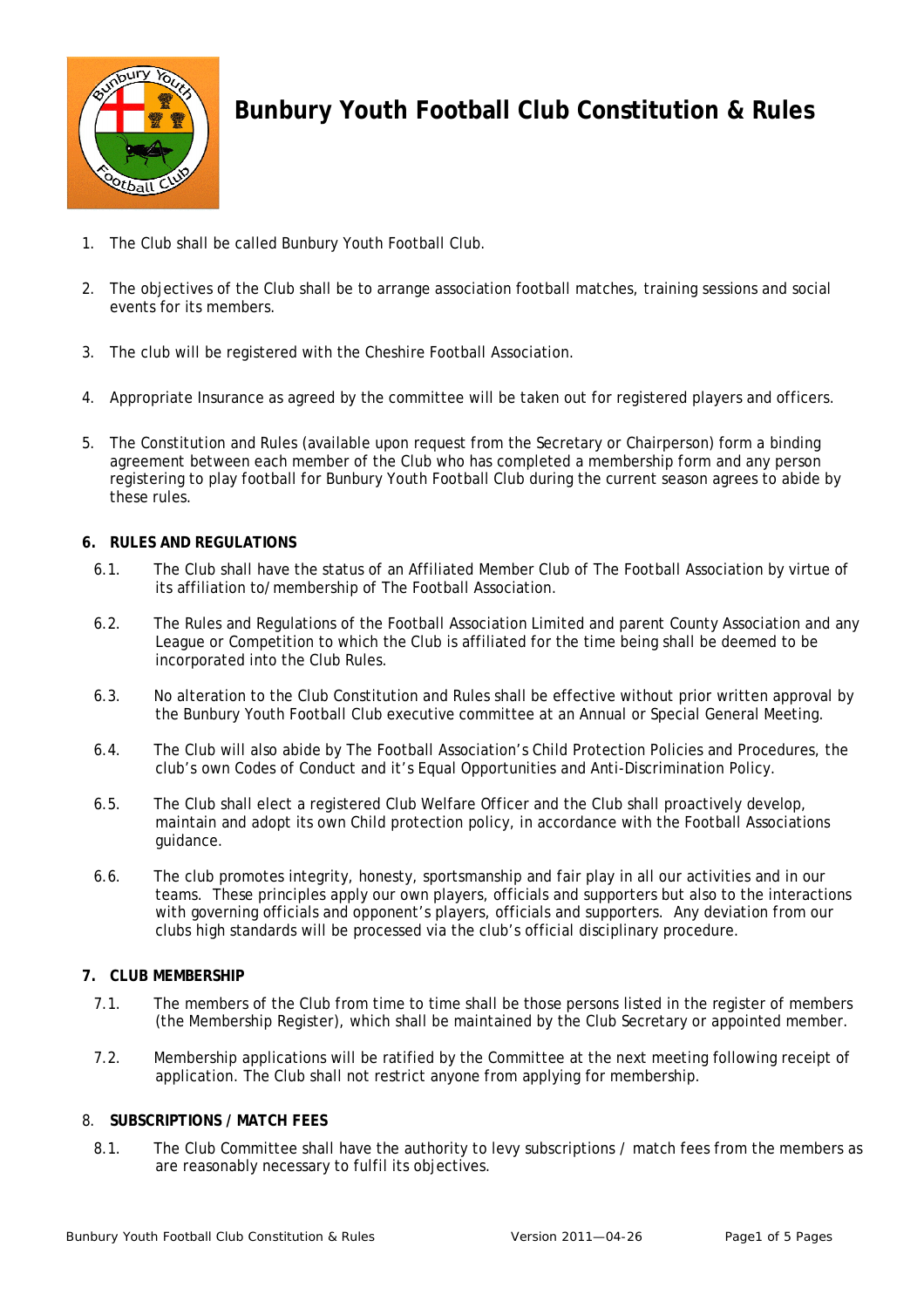#### 9. **RESIGNATION AND EXPULSION**

- 9.1. A member shall cease to be a member of the Club if, and from the date on which, he/she gives notice to the Club Committee of their resignation.
- 9.2. The Club Committee shall have the power to expel a member when, in their opinion, it would not be in the interests of the Club for them to remain a member.
- 9.3. A member who resigns or is expelled shall not be entitled to claim any, or a share of any, of the Club Property.

## **10. CLUB MANAGEMENT STRUCTURE**

10.1. The club structure shall consist of the following Club committees and Officers:

| <b>Officer Position or Role</b>               | <b>Key Role</b> | Management<br>Committee | <b>Executive</b><br><b>Committee</b> | <b>Disciplinary</b><br>Committee | <b>Appeals</b><br>Committee |
|-----------------------------------------------|-----------------|-------------------------|--------------------------------------|----------------------------------|-----------------------------|
| Honorary President                            |                 | Yes                     | No                                   | No                               | No                          |
| Club Chairperson                              | Yes             | Yes                     | Yes                                  | Mandatory                        | Mandatory                   |
| Club Treasurer                                | Yes             | Yes                     | Yes                                  | Optional                         | Optional                    |
| Club Secretary                                | Yes             | Yes                     | Yes                                  | Mandatory                        | Mandatory                   |
| Club Welfare Officer                          |                 | Yes                     | Yes                                  | Mandatory                        | Mandatory                   |
| <b>Coach Coordinator</b><br>(Junior Section)  |                 | Yes                     | Yes                                  | Optional                         | Optional                    |
| <b>Coach Coordinator</b><br>(Primary Section) |                 | Yes                     | Yes                                  | Optional                         | Optional                    |
| <b>Head Coach</b>                             |                 | Yes                     | <b>No</b>                            | <b>No</b>                        | No                          |
| Assistant Coach                               |                 | <b>No</b>               | No                                   | <b>No</b>                        | N <sub>0</sub>              |
| <b>Fundraising Coordinator</b>                | Yes             | Yes                     | Yes                                  | Optional                         | Optional                    |
| Volunteer Coordinator                         | Yes             | Yes                     | Yes                                  | Optional                         | Optional                    |
| Volunteer                                     |                 | No                      | No                                   | <b>No</b>                        | No                          |

- 10.2. All Key Posts will be elected at an Annual General Meeting or if left vacant, at a subsequent committee meeting.
- 10.3. Each Club Executive Committee Member shall hold office from the date of election or appointment until the next Annual General Meeting unless otherwise resolved at a Special General Meeting or club executive committee meeting.
- 10.4. One person may hold no more than two positions of Club Management at any time.
- 10.5. The Honorary President Role is an appointment by decision of the Club Executive Committee:
	- 10.5.1. The role should be filled by a highly respected individual who has shown long service and dedication to the club
	- 10.5.2. The role will perform a figurehead role and be a non-voting member of the management structure.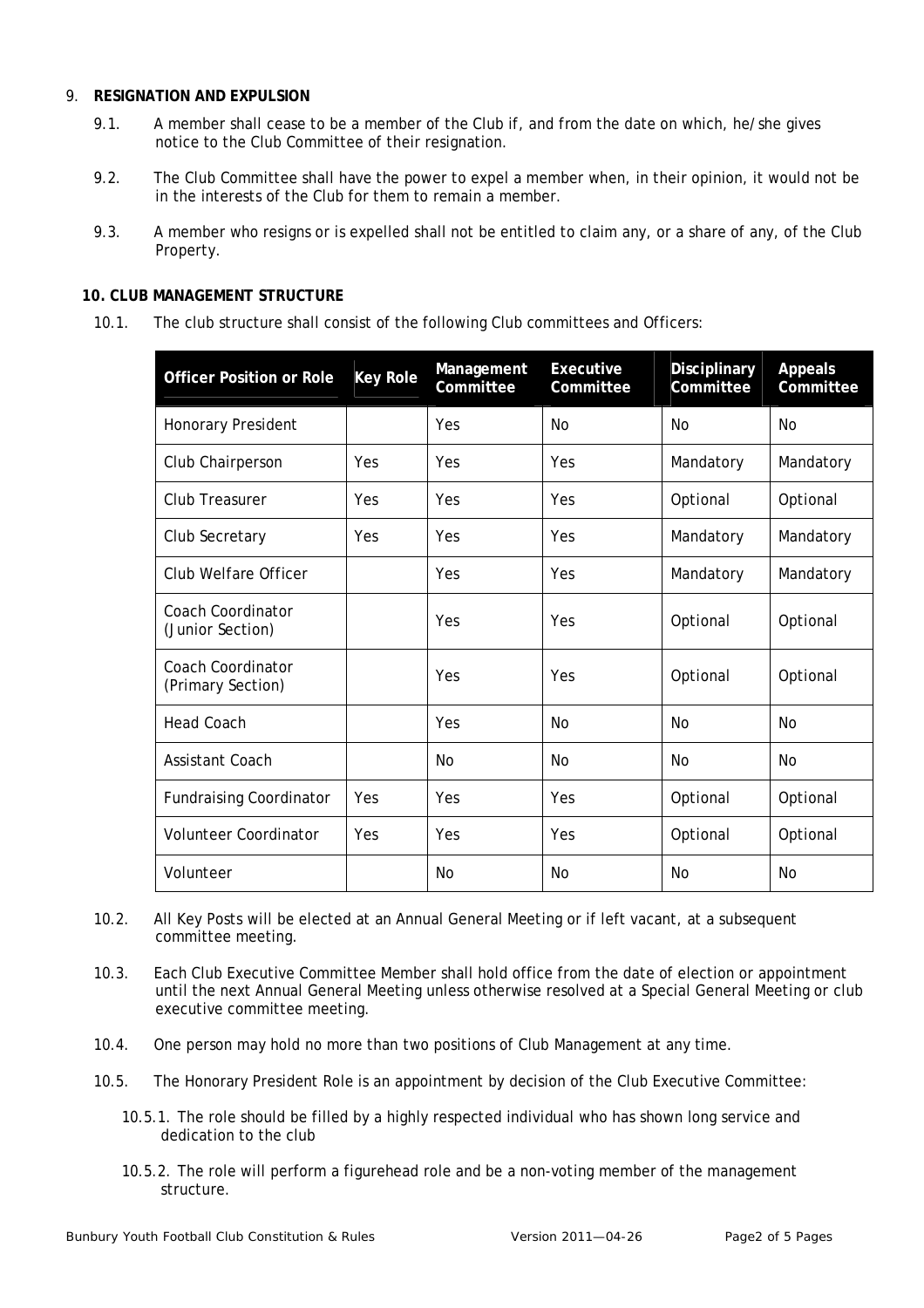- 10.6. The Club Executive Committee shall be responsible for the management of all the affairs of the Club.
- 10.7. Decisions of the Club Executive Committee shall be made by a simple majority of those attending the Club Committee meetings.
- 10.8. The Chairperson of the Club Executive Committee meeting shall have a casting vote in the event of a tie.
- 10.9. The Chairperson shall chair meetings of the Club Executive Committee or in their absence an appointed deputy.
- 10.10. The quorum for the transaction of business of the Club Executive Committee shall be a minimum of five.
- 10.11. Decisions of the Club Committee at meetings shall be entered into the club file to be maintained by the club secretary who.
- 10.12. Any member of the Club Committee may, by giving at least 7 days notice to the Club Secretary, call a Special General Meeting (SGM) of the Clubs Executive Committee. The Club Secretary will agree a suitable date with the Chairperson and will communicate this date to the all the club's Executive Committee members.
- 10.13. The Club Executive Committee shall hold not less than four meetings a year.
- 10.14. Any vacancy on the Club Executive Committee, which arises between Annual General Meetings, shall be filled by a member proposed by one and seconded by another of the remaining Club Executive Committee members and approved by a simple majority of the remaining Club Executive Committee members.
- 10.15. Save as provided for in the Rules and Regulations of The Football Association and the County Association to which the Club is affiliated, the Club Executive Committee shall have the power to decide on all questions and disputes arising in respect of any issue concerning the Club Constitution and Rules.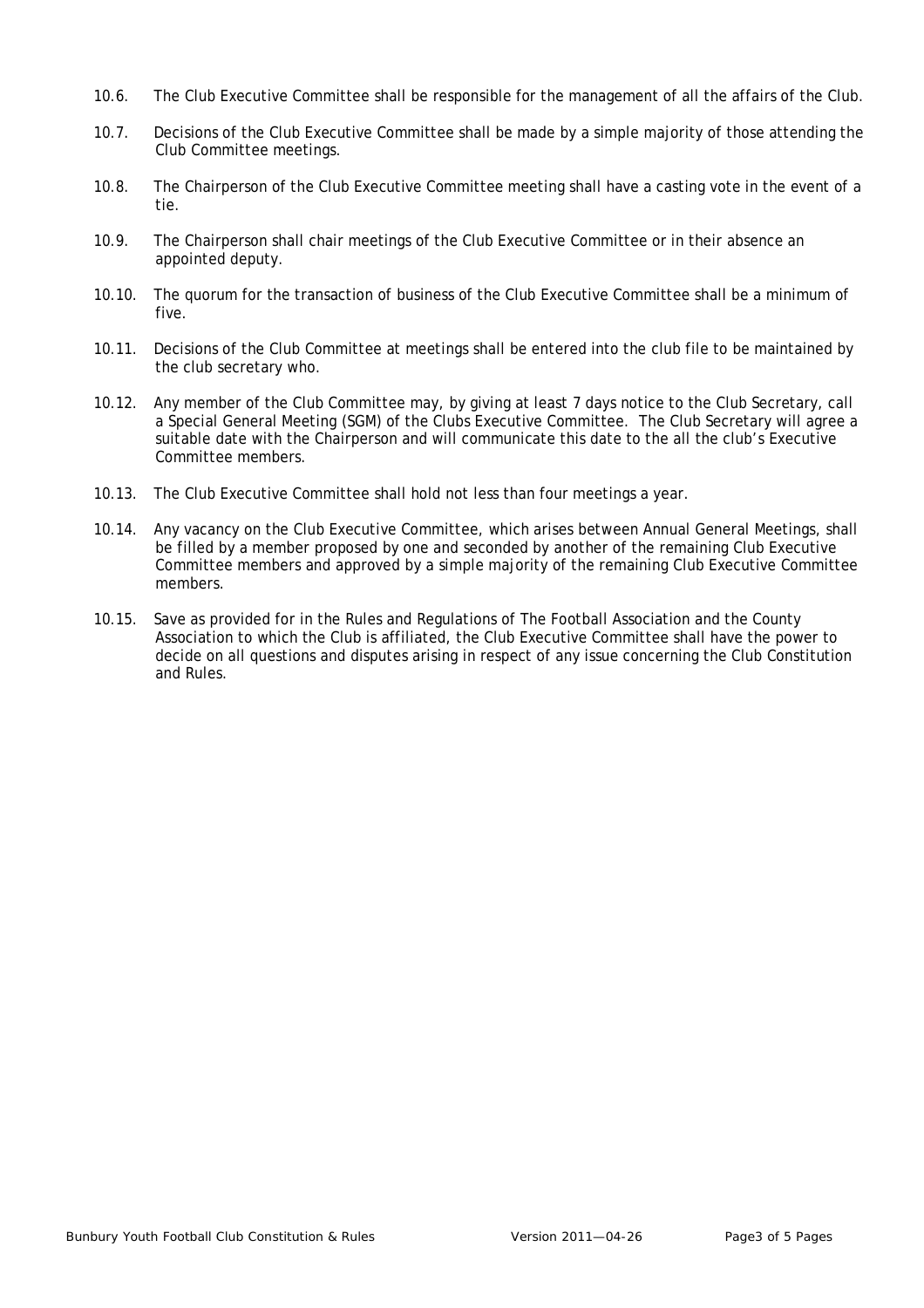#### **11. ANNUAL AND SPECIAL GENERAL MEETING**

- 11.1. An Annual General Meeting (AGM) shall be held in each year to:
	- 11.1.1. receive an overview of the activities of the Club over the previous year presented by the respective team Managers and summarised by the Chairperson
	- 11.1.2. Receive a report of the Club's finances over the previous year
	- 11.1.3. Elect the members of the Club Executive Committee
	- 11.1.4. Notice of any Constitution or Rule change resolution to be proposed at the AGM shall be given in writing to the Club Secretary prior to the meeting.
- 11.2. The Secretary shall inform each member the date of an Annual General Meeting or SGM, and Committee members of forthcoming Committee meetings.
- 11.3. The AGM should be held as near to or on the  $31<sup>st</sup>$  of July each year, and if possible at the end of season presentations and tournament event.
- 11.4. A Special General Meeting (SGM) may be requested at any time by any member with the supporting signatures of 1 other member stating the purpose of the meeting and any resolutions proposed and shall be called within 21 days of the receipt by the Club Secretary. No other business shall be discussed at the SGM.
	- 11.4.1. The quorum for an AGM or SGM shall be not less than 5 members
	- 11.4.2. The Chairperson, or in their absence a member selected by the Club Executive Committee, shall take the chair.
	- 11.4.3. Each member present shall have one vote and a simple majority shall pass resolutions.
	- 11.4.4. In the event of an equality of votes the Chairperson of the Meeting shall have a casting vote.
- 11.5. The Club secretary or in their absence a member of the Clubs Executive Committee, shall enter Minutes of General Meetings into the club file.

## **12. CLUB FINANCES**

- 12.1. A bank account shall be opened and maintained in the name of the club (the club account).
- 12.2. Designated account signatories shall be any 2 from Club Executive Committee but must always include the Treasurer.
- 12.3. No sum shall be drawn from the club account except by cheque signed by two designated signatories.
- 12.4. All monies payable to the club shall be received by the Treasurer and deposited in the club account.
- 12.5. The income and assets of the club (the club property) shall be applied only in furtherance of the objectives of the club as determined by the clubs executive committee.
- 12.6. The Club Executive Committee shall have power to authorise the payment of remuneration and expenses to any member of the club and to any other person or persons for services rendered to the club.
- 12.7. The Club shall prepare an annual Financial Statement at its Annual General Meeting, which will be independently audited.